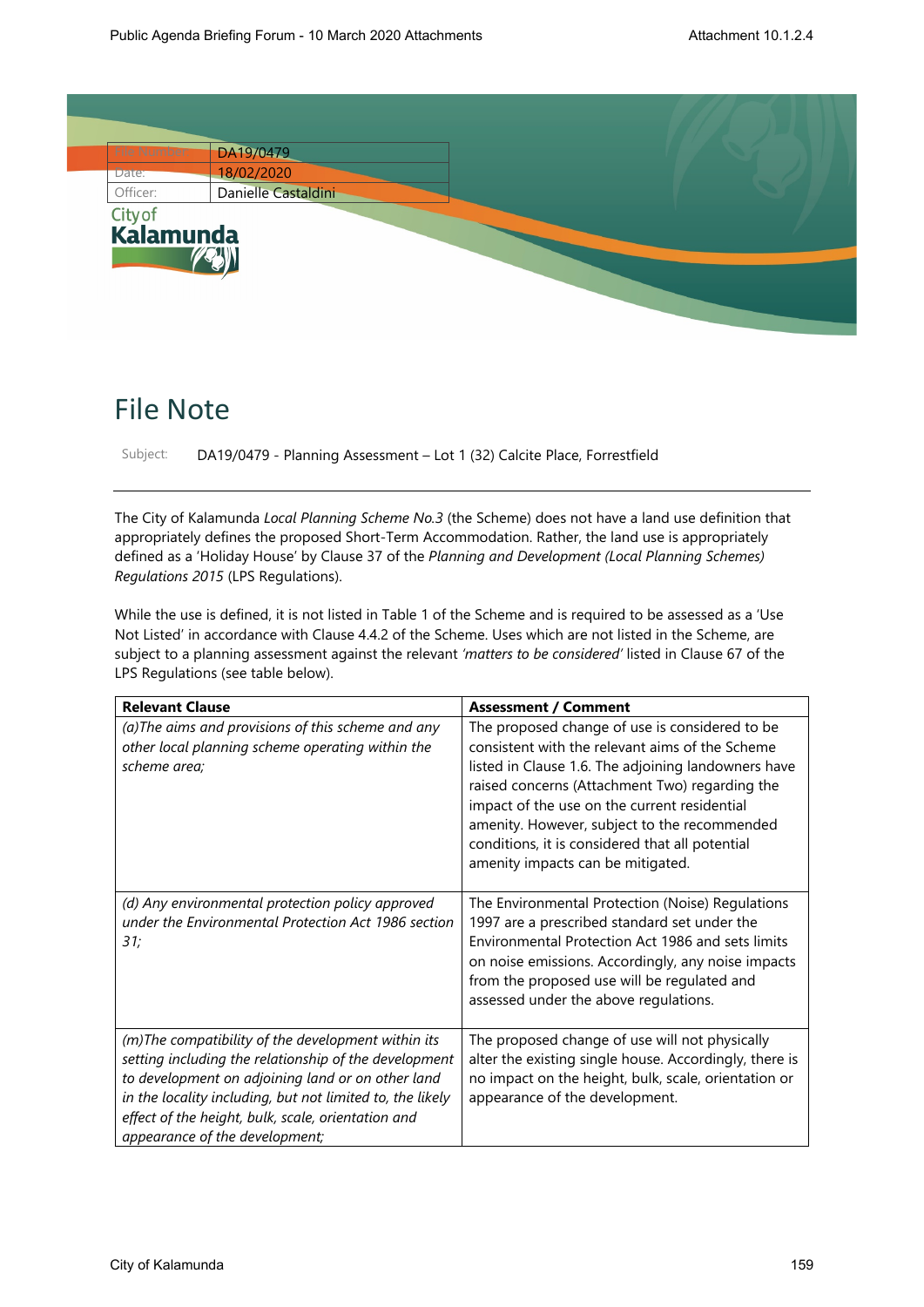

| (n) The amenity of the locality including the<br>following-<br>(i) Environmental impacts of the development; | The proposed change of use to Holiday House will<br>not physically alter the subject site in any manner.<br>The only environmental impacts that could be<br>linked to the change of use could be a possible<br>increase in power and water usage.                                                                                                                                                                                                                                                                                                                                                                                                         |
|--------------------------------------------------------------------------------------------------------------|-----------------------------------------------------------------------------------------------------------------------------------------------------------------------------------------------------------------------------------------------------------------------------------------------------------------------------------------------------------------------------------------------------------------------------------------------------------------------------------------------------------------------------------------------------------------------------------------------------------------------------------------------------------|
| (ii) The character of the locality;                                                                          | The proposed Holiday House is surrounded by a<br>Residential context/character. In a recent decision<br>(2019 WASAT75) at the State Administrative<br>Tribunal (SAT), the SAT upheld that the use of a<br>dwelling for Air Bnb (Short Term Accommodation)<br>is commercial use. That 'the manner in which<br>temporary accommodation is uses differs in<br>intensity from residential uses and that amenity<br>impacts, in the form of noise, were likely to result'.                                                                                                                                                                                     |
| (iii) Social impacts of the development;                                                                     | In addition to the above, there were concerns<br>raised by the surrounding landowners regarding,<br>parties and antisocial behaviour occurring at the<br>proposed Holiday House. With respect to the<br>above concerns, the applicant has provided a<br>detailed Guest Handbook and list of House Rules in<br>which the City recommends conditioning as part of<br>this development approval. Within the guest book<br>it is detailed that a minimum of 2 nights stay is<br>required, and occupants are unable to book last<br>minute on the evening of their stay, which reduces<br>the likelihood of antisocial behaviour occurring at<br>the property. |
| (s) The adequacy of $-$<br>(i) the proposed means of access to and<br>egress from the site;                  | The existing single house and proposed holiday<br>house use are serviced by a double crossover from<br>the Calcite Place road reservation.                                                                                                                                                                                                                                                                                                                                                                                                                                                                                                                |
| (ii) arrangements for the loading, unloading,<br>manoeuvring and parking of vehicles;                        | The adjoining landowners have raised concerns<br>regarding the containment of vehicles onsite,<br>within the double garage. Accordingly, the City has<br>recommended two conditions of development<br>approval to both contain the vehicles on site and<br>limit the number of occupants permitted on site at<br>one time.                                                                                                                                                                                                                                                                                                                                |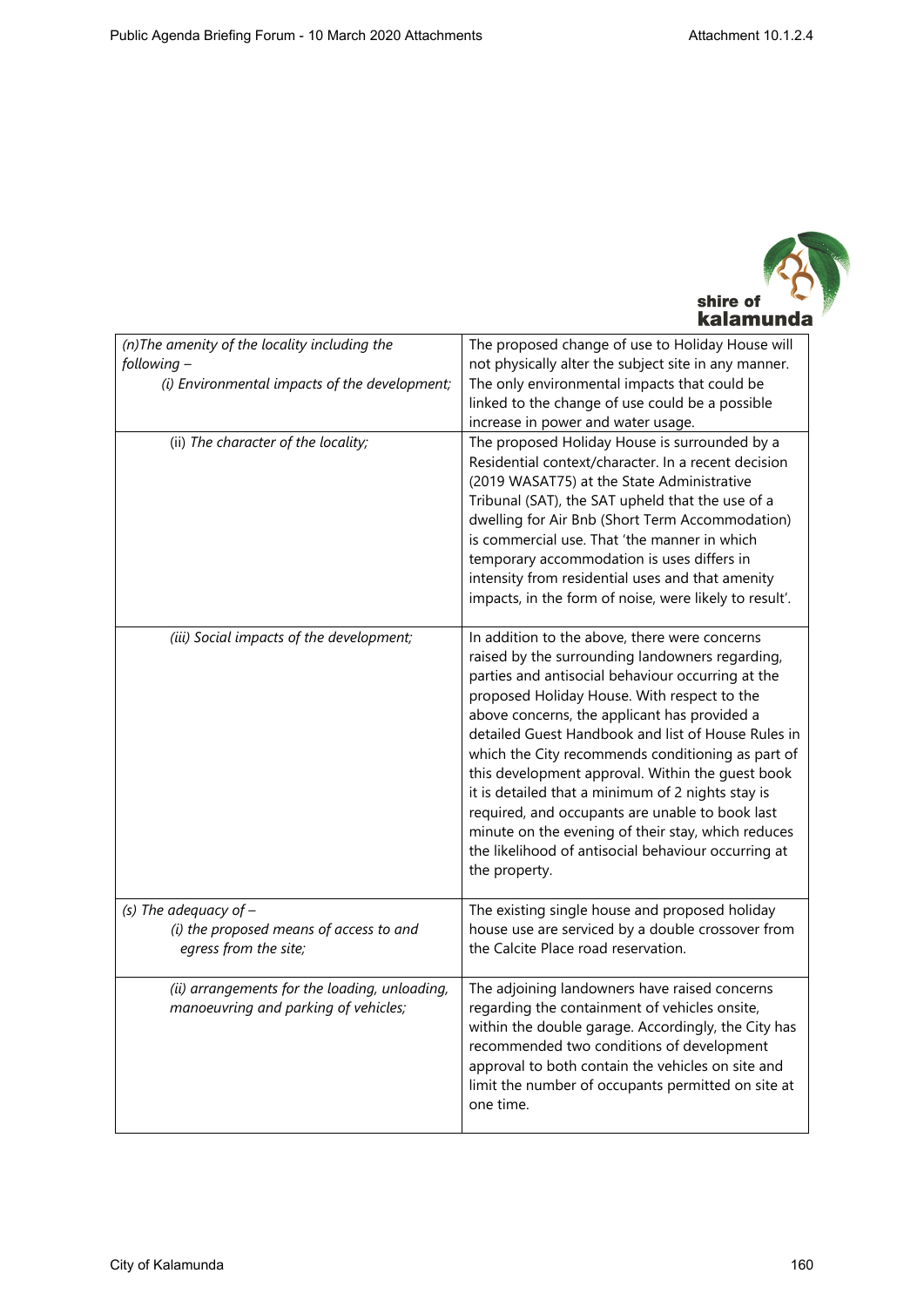

| (t) The amount of traffic likely to be generated by<br>the development, particularly in relation to the<br>capacity of the road system in the locality and the<br>probable effect on traffic flow and safety; | As the proposed use will be conditioned to a<br>maximum number of 2 occupants per bedroom,<br>the traffic likely to generated by the proposed<br>change of use is considered consistent with the<br>existing traffic generated by a two-car household.                                                                                                                                                                                                                                                |
|---------------------------------------------------------------------------------------------------------------------------------------------------------------------------------------------------------------|-------------------------------------------------------------------------------------------------------------------------------------------------------------------------------------------------------------------------------------------------------------------------------------------------------------------------------------------------------------------------------------------------------------------------------------------------------------------------------------------------------|
| (u) The availability and adequacy for the<br>development of the following -<br>(i) Public transport services;                                                                                                 | The proposed Holiday House is well connected to<br>public transport services, as it is located 260m from<br>a Hale Road bus stop.                                                                                                                                                                                                                                                                                                                                                                     |
| (ii) Public utility services;                                                                                                                                                                                 | The proposed Holiday House is located 400m from<br>Hartfield Park.                                                                                                                                                                                                                                                                                                                                                                                                                                    |
| (iii) Storage, management and collection of<br>waste;                                                                                                                                                         | The existing single house is serviced by the City's<br>waste collection service.                                                                                                                                                                                                                                                                                                                                                                                                                      |
| (iv) Access for pedestrians and cyclists<br>(including end of trip storage, toilet and<br>shower facilities);                                                                                                 | The existing single house includes a garage for<br>storage of bicycles and two bathrooms for showers.                                                                                                                                                                                                                                                                                                                                                                                                 |
| (v) Access by older people and people with<br>disability;                                                                                                                                                     | The existing single house is single storey with no<br>steps preventing access by older people or people<br>with a disability.                                                                                                                                                                                                                                                                                                                                                                         |
| (v) The potential loss of any community service or<br>benefit resulting from the development other than<br>potential loss that may result from economic<br>competition between new and existing businesses;   | The proposed change of use would increase the<br>number of tourists visiting the locality and would<br>likely increase spending locally. The applicant has<br>provided information within the submitted cover<br>letter which states that 'in one year in Western<br>Australia 171,500 Air bnb guests spent \$155m<br>supporting 780 jobs and \$100 million in GSP'.<br>Accordingly, the local and extended tourism<br>economy may then benefit from the approval of<br>this development application. |
| (y)Any submissions received on the application;                                                                                                                                                               | The application was advertised in accordance with<br>Local Planning Policy 11 - Public Notification of<br>Planning Proposals. Concerns raised by three<br>objections included Residential Amenity, Noise,<br>Traffic, Parking & Antisocial Behaviour. All<br>comments have been included verbatim in the<br>submission table (Attachment Two).                                                                                                                                                        |